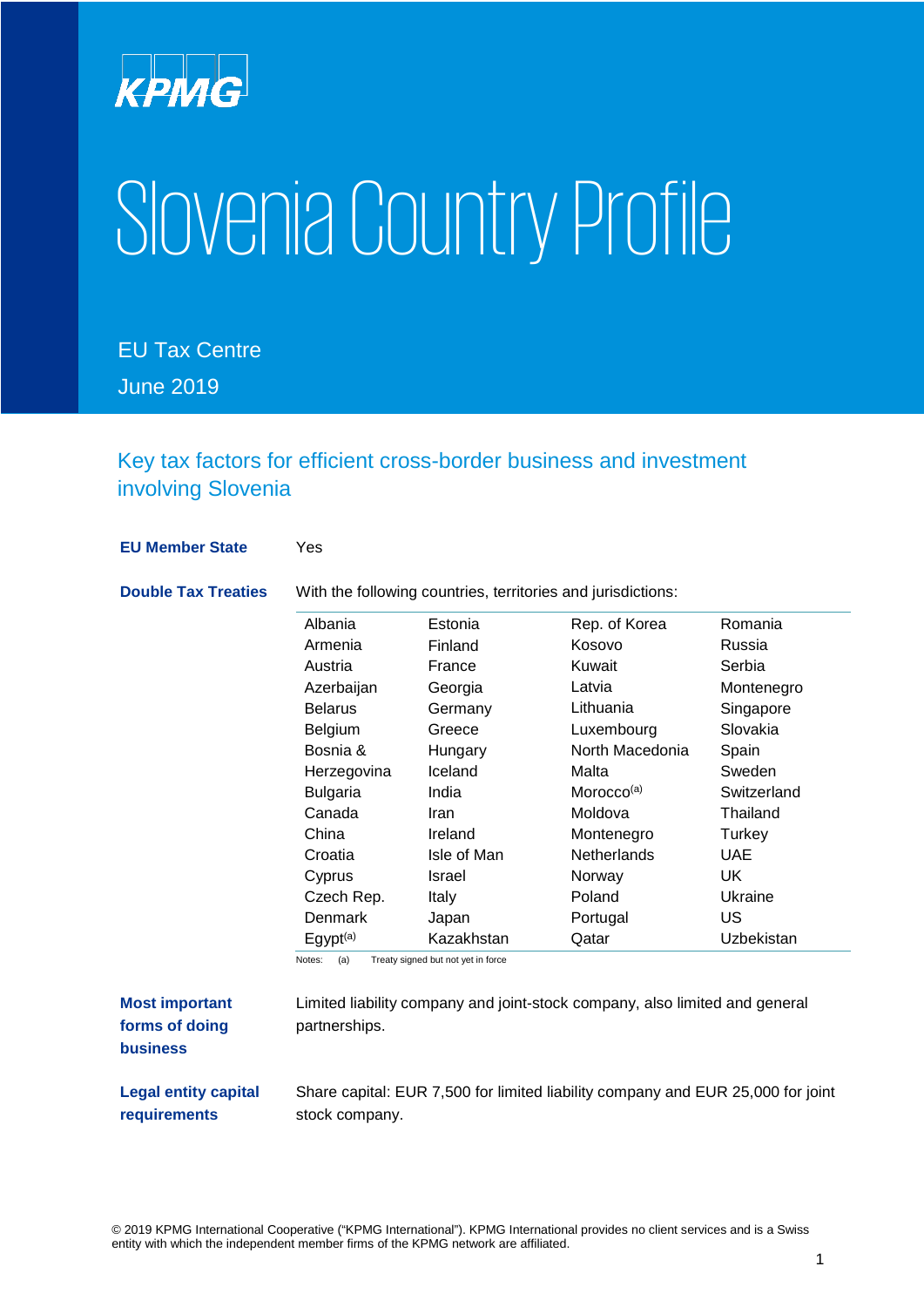| <b>Residence and tax</b><br>system                    | Legal entities having their legal seat or place of effective management in the<br>territory of Slovenia are residents for income tax purposes.                                                                                                                                                                                                    |
|-------------------------------------------------------|---------------------------------------------------------------------------------------------------------------------------------------------------------------------------------------------------------------------------------------------------------------------------------------------------------------------------------------------------|
|                                                       | Resident companies are taxed on their worldwide income. Non-resident<br>companies are taxed on their Slovenian source income only.                                                                                                                                                                                                                |
| <b>Compliance</b><br>requirements for CIT<br>purposes | Fiscal year can equal or deviate from the calendar year. In general, submission<br>of the CIT return to tax authorities within 3 months after the end of the fiscal<br>year.                                                                                                                                                                      |
| <b>Corporate income</b><br>tax rate                   | The standard corporate income tax rate is 19 percent.                                                                                                                                                                                                                                                                                             |
| <b>Withholding tax rates</b>                          | On dividends paid to non-resident companies                                                                                                                                                                                                                                                                                                       |
|                                                       | Vary between 15 percent and exemption.                                                                                                                                                                                                                                                                                                            |
|                                                       | On interest paid to non-resident companies                                                                                                                                                                                                                                                                                                        |
|                                                       | Vary between 15 percent and exemption.                                                                                                                                                                                                                                                                                                            |
|                                                       | On patent royalties and certain copyright royalties paid to non-resident<br>companies                                                                                                                                                                                                                                                             |
|                                                       | Vary between 15 percent and exemption.                                                                                                                                                                                                                                                                                                            |
|                                                       | On fees for technical services                                                                                                                                                                                                                                                                                                                    |
|                                                       | No, unless services paid to a company located in tax haven and such country is<br>listed on a "black list" published by the Ministry of Finance in Slovenia.                                                                                                                                                                                      |
|                                                       | On other payments                                                                                                                                                                                                                                                                                                                                 |
|                                                       | See above.                                                                                                                                                                                                                                                                                                                                        |
|                                                       | <b>Branch withholding taxes</b>                                                                                                                                                                                                                                                                                                                   |
|                                                       | See above.                                                                                                                                                                                                                                                                                                                                        |
| <b>Holding rules</b>                                  | Dividend received from resident/non-resident subsidiaries                                                                                                                                                                                                                                                                                         |
|                                                       | Exemption. No participation requirement or minimum holding period is required.<br>Exemption does not apply where the dividend paying company is resident in a<br>non-EU jurisdiction where the general or average nominal tax rate is lower than<br>12.5 percent and which is included on a "black list" published by the Ministry of<br>Finance. |
|                                                       | Capital gains obtained from resident/non-resident subsidiaries                                                                                                                                                                                                                                                                                    |
|                                                       | 50 percent exempt if certain conditions are met:                                                                                                                                                                                                                                                                                                  |
|                                                       | Participation requirement: 8 percent;                                                                                                                                                                                                                                                                                                             |
|                                                       | Minimum holding period: 6 months;                                                                                                                                                                                                                                                                                                                 |
|                                                       | At least one employee employed on a full-time basis in the period concerned;                                                                                                                                                                                                                                                                      |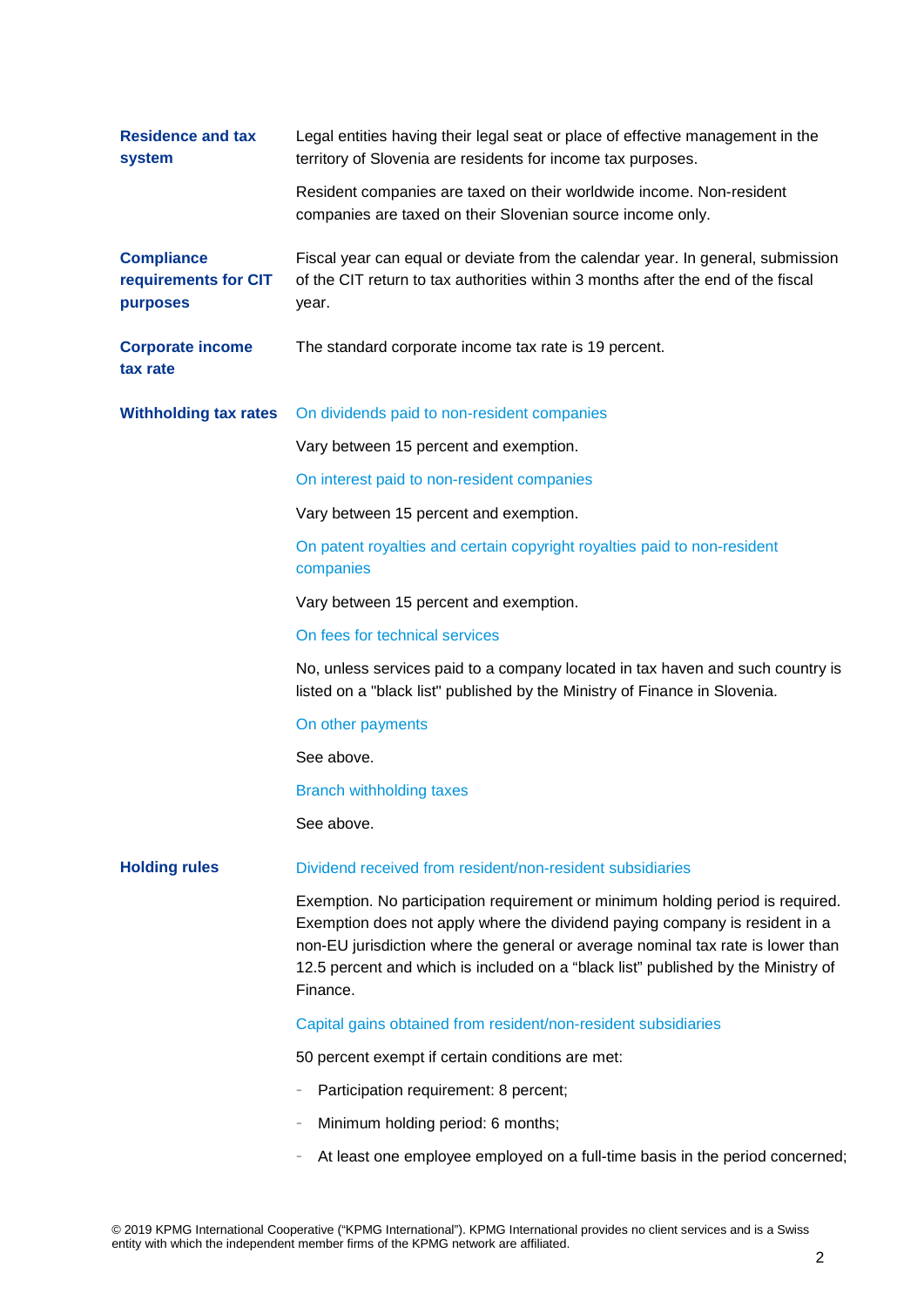|                                                         | The participation should not be held in a company that is resident in a non-<br>EU jurisdiction where the general or average nominal tax rate is lower than<br>12.5 percent and which is included on a "black list" published by the Ministry<br>of Finance.                                                                                                                                                                                                                                                                                                                       |
|---------------------------------------------------------|------------------------------------------------------------------------------------------------------------------------------------------------------------------------------------------------------------------------------------------------------------------------------------------------------------------------------------------------------------------------------------------------------------------------------------------------------------------------------------------------------------------------------------------------------------------------------------|
| <b>Tax losses</b>                                       | Tax loss may be carried forward without limit and may be utilized up to the<br>amount equal to 50 percent of the positive taxable basis.                                                                                                                                                                                                                                                                                                                                                                                                                                           |
|                                                         | No carry back of losses.                                                                                                                                                                                                                                                                                                                                                                                                                                                                                                                                                           |
|                                                         | If, during a tax period, the ownership of equity capital and/or equity holdings or<br>voting rights of the taxpayer changes directly or indirectly by more than 50<br>percent compared to the state of ownership at the beginning of the tax period<br>and the taxpayer (i) did not perform the activity two years prior to the change in<br>ownership; or (ii) considerably changed the activity two years prior to or after the<br>change in ownership, accumulated tax losses, as well as losses realized in the<br>year of the change in ownership, cannot be carried forward. |
| <b>Tax consolidation</b><br>rules/Group relief<br>rules | No                                                                                                                                                                                                                                                                                                                                                                                                                                                                                                                                                                                 |
| <b>Registration duties</b>                              | No                                                                                                                                                                                                                                                                                                                                                                                                                                                                                                                                                                                 |
| <b>Transfer duties</b>                                  | On the transfer of shares                                                                                                                                                                                                                                                                                                                                                                                                                                                                                                                                                          |
|                                                         | No                                                                                                                                                                                                                                                                                                                                                                                                                                                                                                                                                                                 |
|                                                         | On the transfer of land and buildings                                                                                                                                                                                                                                                                                                                                                                                                                                                                                                                                              |
|                                                         | 2 percent Real Estate Transfer Tax.                                                                                                                                                                                                                                                                                                                                                                                                                                                                                                                                                |
|                                                         | <b>Stamp duties</b>                                                                                                                                                                                                                                                                                                                                                                                                                                                                                                                                                                |
|                                                         | No                                                                                                                                                                                                                                                                                                                                                                                                                                                                                                                                                                                 |
|                                                         | Real estate taxes                                                                                                                                                                                                                                                                                                                                                                                                                                                                                                                                                                  |
|                                                         | No                                                                                                                                                                                                                                                                                                                                                                                                                                                                                                                                                                                 |
| <b>Controlled Foreign</b><br><b>Company rules</b>       | Yes                                                                                                                                                                                                                                                                                                                                                                                                                                                                                                                                                                                |
| <b>Transfer pricing</b><br>rules                        | General transfer pricing rules                                                                                                                                                                                                                                                                                                                                                                                                                                                                                                                                                     |
|                                                         | Yes                                                                                                                                                                                                                                                                                                                                                                                                                                                                                                                                                                                |
|                                                         | <b>Documentation requirement</b>                                                                                                                                                                                                                                                                                                                                                                                                                                                                                                                                                   |
|                                                         | Yes                                                                                                                                                                                                                                                                                                                                                                                                                                                                                                                                                                                |
| <b>Thin capitalization</b><br>rules                     | Yes, the debt-to-equity ratio is 4:1.                                                                                                                                                                                                                                                                                                                                                                                                                                                                                                                                              |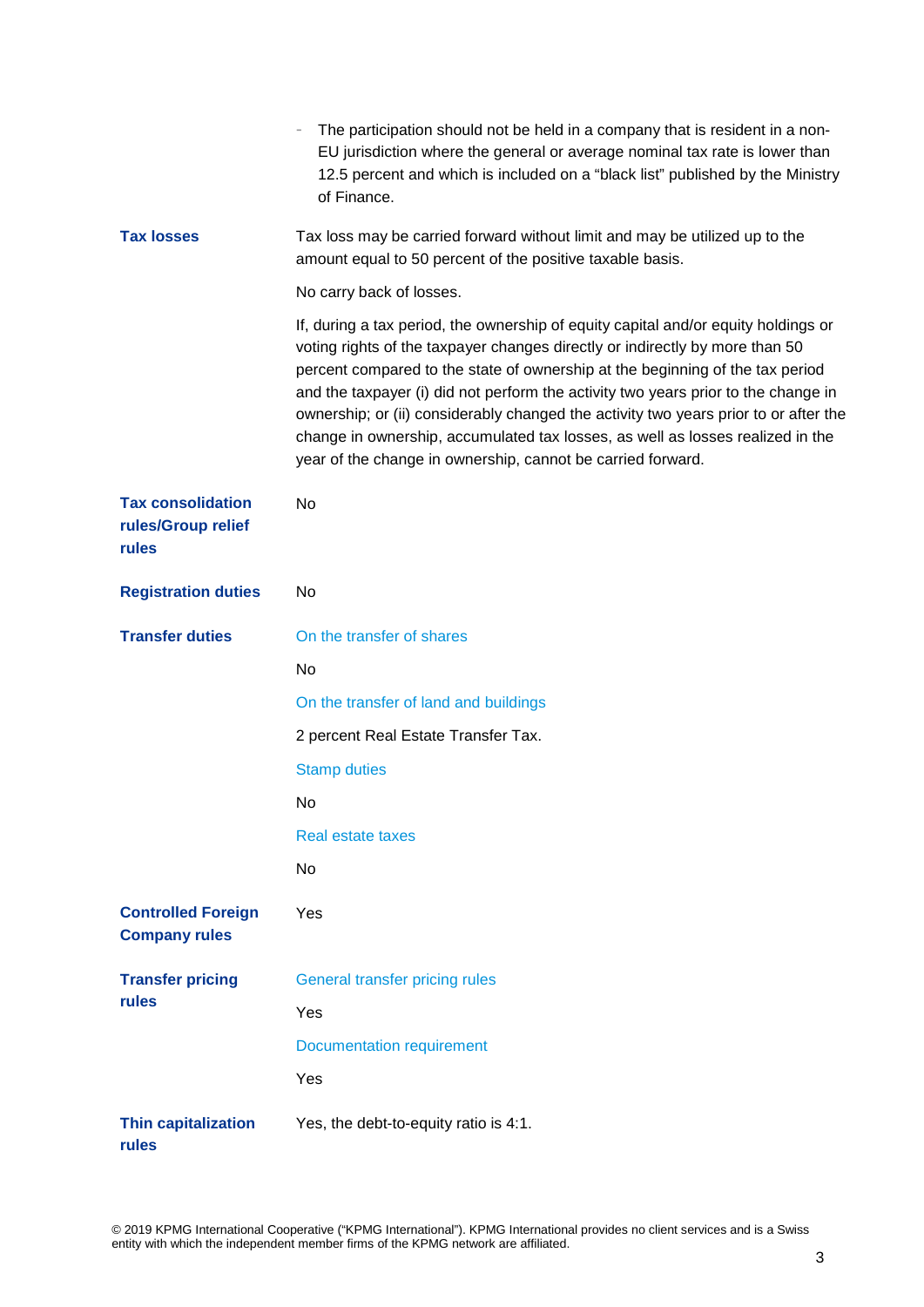| <b>General Anti-</b><br><b>Avoidance rules</b><br>(GAAR)                                                                         | Yes                                                                                                                                                                                                       |
|----------------------------------------------------------------------------------------------------------------------------------|-----------------------------------------------------------------------------------------------------------------------------------------------------------------------------------------------------------|
| <b>Specific Anti-</b><br><b>Avoidance rules/Anti</b><br><b>Treaty Shopping</b><br><b>Provisions/Anti-</b><br><b>Hybrid rules</b> | Principle "substance over form" - Tax Procedure Act.                                                                                                                                                      |
| <b>Advance Ruling</b><br>system                                                                                                  | Binding rulings may be obtained before the intended transaction is undertaken.<br>With regard to transfer pricing, unilateral, bilateral or multilateral Advanced<br>Pricing Agreements can be concluded. |
| <b>IP/R&amp;D incentives</b>                                                                                                     | Yes                                                                                                                                                                                                       |
| <b>Other incentives</b>                                                                                                          | 40 percent investment incentive on intangible assets and equipment (except for<br>office equipment and furniture).                                                                                        |
|                                                                                                                                  | 100 percent tax allowance for R&D expenses.                                                                                                                                                               |
| <b>VAT</b>                                                                                                                       | The standard rate is 22 percent, and the reduced rate is 9.5 percent.                                                                                                                                     |
| <b>Other relevant points</b><br>of attention                                                                                     | No.                                                                                                                                                                                                       |

Source: Slovenian tax law and local tax administration guidelines, updated 2019.